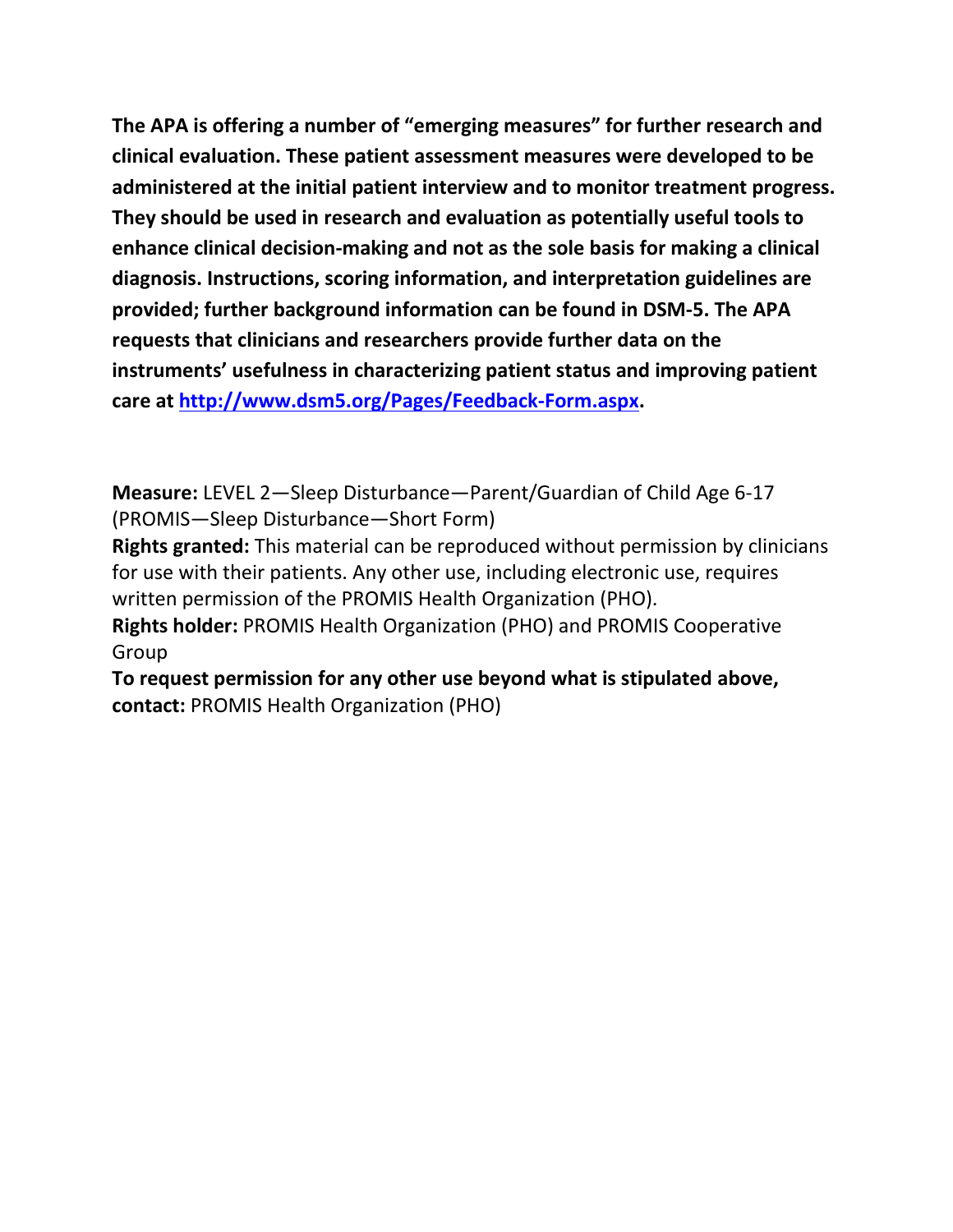## **LEVEL 2—Sleep Disturbance—Parent/Guardian of Child Age 6-17\***

\* PROMIS—Sleep Disturbance—Short Form**<sup>1</sup>**

| <b>Child's Name:</b> | Age: | Sex: $\Box$ Male $\Box$ Female | Date: |
|----------------------|------|--------------------------------|-------|
|                      |      |                                |       |

What is your relationship with the child receiving care?

**Instructions to parent/guardian:** On the DSM-5 Level 1 cross-cutting questionnaire that you just completed, you indicated that *during the past 2 weeks* your child receiving care has been bothered by "problems sleeping—that is trouble falling asleep, staying asleep or waking up too early" at a mild or greater level of severity. The questions below ask about these feelings in more detail and especially how often your child receiving care has been bothered by a list of symptoms **during the past 7 days. Please respond to each item by marking ( or x) one box per row.**

|                                                                          |                     |              |                  |             |               | Clinician    |
|--------------------------------------------------------------------------|---------------------|--------------|------------------|-------------|---------------|--------------|
|                                                                          |                     |              |                  |             |               | <b>Use</b>   |
| Please respond to each item by choosing one option per question.         |                     |              |                  |             |               |              |
| In the past SEVEN (7) DAYS                                               | Not at all          | A little bit | Somewhat         | Quite a bit | Very much     | <b>Score</b> |
| His/her sleep was restless.                                              | $\Box$ 1            | $\Box$ 2     | $\square$ 3      | $\Box$ 4    | $\Box$ 5      |              |
|                                                                          |                     |              |                  |             |               |              |
| He/she was satisfied with his/her sleep.                                 | $\Box$ 5            | $\Box$ 4     | $\Box$ 3         | $\square$ 2 | $\Box$ 1      |              |
|                                                                          |                     |              |                  |             |               |              |
| His/her sleep was refreshing.                                            | $\Box$ 5            | $\Box$ 4     | $\square$ 3      | $\Box$ 2    | $\Box$ 1      |              |
|                                                                          |                     |              |                  |             |               |              |
| He/she had difficulty falling asleep.                                    | $\Box$ 1            | $\square$ 2  | $\square$ 3      | $\Box$ 4    | $\Box$ 5      |              |
|                                                                          |                     |              |                  |             |               |              |
| In the past SEVEN (7) DAYS                                               | <b>Never</b>        | Rarely       | <b>Sometimes</b> | Often       | <b>Always</b> |              |
|                                                                          |                     |              |                  |             |               |              |
| He/she had trouble staying asleep.                                       | $\Box$ 1            | $\Box$ 2     | $\square$ 3      | $\Box$ 4    | $\square$ 5   |              |
|                                                                          |                     |              |                  |             |               |              |
| He/she had trouble sleeping.                                             | $\Box$ 1            | $\square$ 2  | $\square$ 3      | $\Box$ 4    | $\square$ 5   |              |
|                                                                          |                     |              |                  |             |               |              |
| He/she got enough sleep.                                                 | $\Box$ 5            | $\Box$ 4     | $\square$ 3      | $\square$ 2 | $\Box$ 1      |              |
|                                                                          |                     |              |                  |             |               |              |
| In the past SEVEN (7) DAYS                                               | <b>Very</b><br>Poor | Poor         | Fair             | Good        | Very good     |              |
| His/her sleep quality was                                                | $\Box$ 5            | $\Box$ 4     | $\square$ 3      | $\square$ 2 | $\Box$ 1      |              |
| <b>Total/Partial Raw Score:</b>                                          |                     |              |                  |             |               |              |
| <b>Prorated Total Raw Score:</b>                                         |                     |              |                  |             |               |              |
| <b>T-Score:</b>                                                          |                     |              |                  |             |               |              |
| $1\tau$ lata pada ang ang kalapatan bahang na Balapatan ing lalakit alam |                     |              |                  |             |               |              |

 $1$ This measure has not been validated in children.

*©2008-2012 PROMIS Health Organization (PHO) and PROMIS Cooperative Group. This material can be reproduced without permission by clinicians for use with their patients.*

*Any other use, including electronic use, requires written permission of the PHO.*